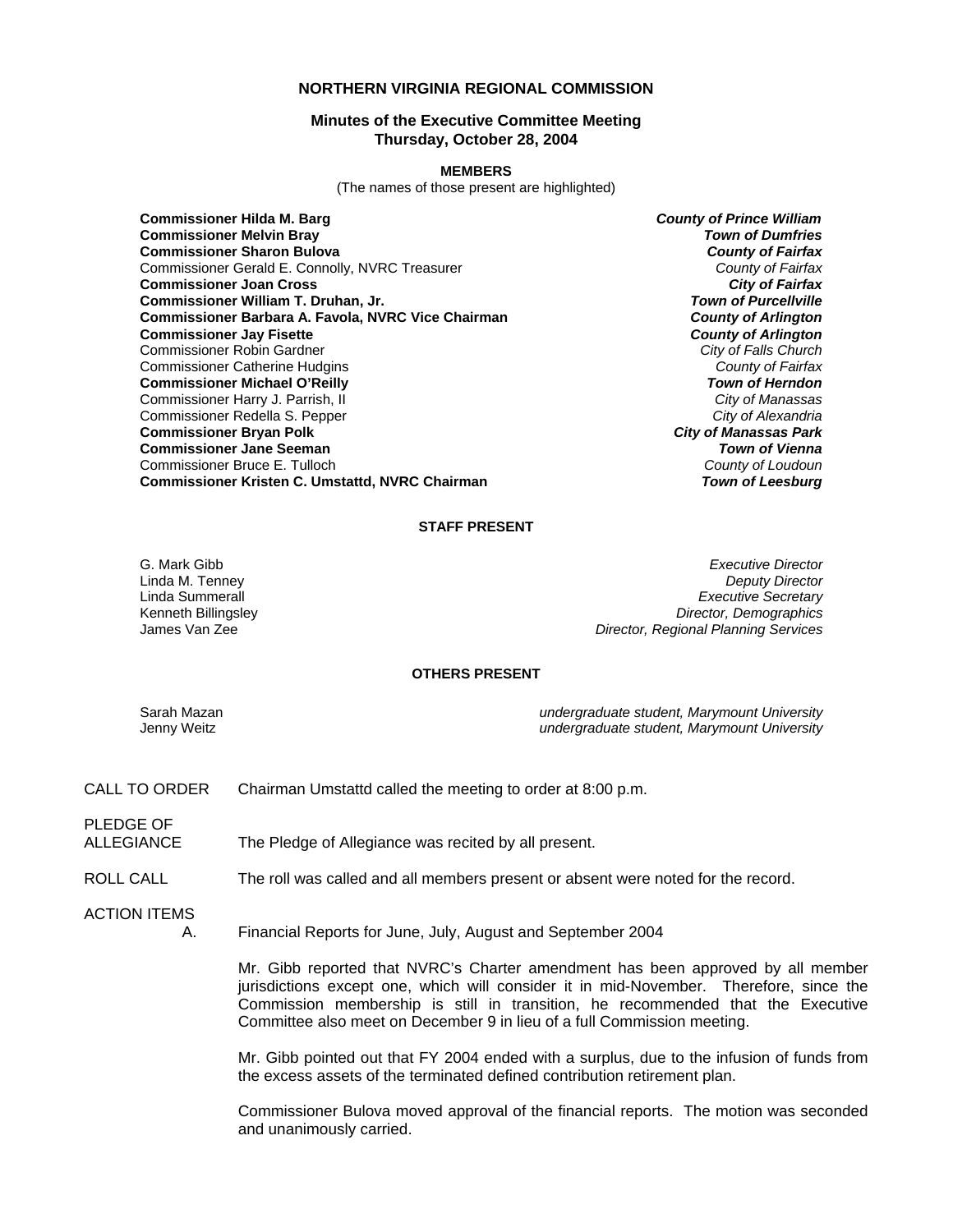B. Authorization to Submit a Proposal to the Virginia Division of Legislative Services Chesapeake Bay Restoration Fund

 Mr. Gibb explained that this grant would provide interpretive signage at three parks operated by the Northern Virginia Regional Park Authority.

 Commissioner Bray moved adoption of Resolution No. P05-04. The motion was seconded and unanimously carried.

C. Preliminary FY 2006 Budget Policy

 Mr. Gibb reminded the members that last year, the Commission adopted a three-year recovery plan, increasing the general dues rate by six cents per year, effective this year -FY 2005. FY 2006 is the second year of the recovery plan.

 Commissioner Bulova added that the Operations Commission addressed this issue at a number of its meetings, including the fact that the Commission's reserves have been depleted in large part due to a continuing decrease in annual state contributions. Mr. Gibb confirmed for Commissioner Bulova that this information is included in the Budget's cover letter and executive summary.

 Commissioner Bulova moved adoption of Resolution No. P05-05. The motion was seconded and unanimously carried.

# MEMBERSHIP COMMITTEE

REPORT Commissioner Bulova, Chairman of the *ad hoc* Membership Committee, reviewed the committee's meetings, praising the contributions of the citizens attending the last meeting on September 23. She commented that Brenda Greene had suggested that the reconstituted Commission hold a strategic planning meeting, perhaps professionally facilitated, to decide its direction. Consideration of a second session held with citizens and/or the jurisdictions' chief administrative officers or executive staff was also recommended.

> Commissioner Bulova reported that the committee also discussed *ad hoc* task forces composed of citizens with specific skills/knowledge as well as linkages with other regional bodies.

> Commissioner Barg expressed support for a strategic planning session(s), but urged that it be held on a regular meeting night at an earlier time to allow for full discussion.

> Commissioner O'Reilly stated that he attended the September 23 meeting of the Membership Committee and concurred that the citizen input was excellent. He also agreed that the elected officials need to figure out first what they want the Commission to be, in order to decide what effective public participation methods should be used.

> Commissioner Fisette stated his desire for a facilitator and suggested that the facilitator talk to each member in advance of the planning session. He said the strategic planning session should address both content and process issues.

Mr. Gibb concurred and said he is taking steps to find an appropriate facilitator.

 Commissioner Barg suggested it may be worthwhile to ask the jurisdictions what programs or direction they would like the Commission to work on.

 It was agreed that Chairman Umstattd and Commissioners Bulova and Favola will work with Mr. Gibb on the strategic planning process.